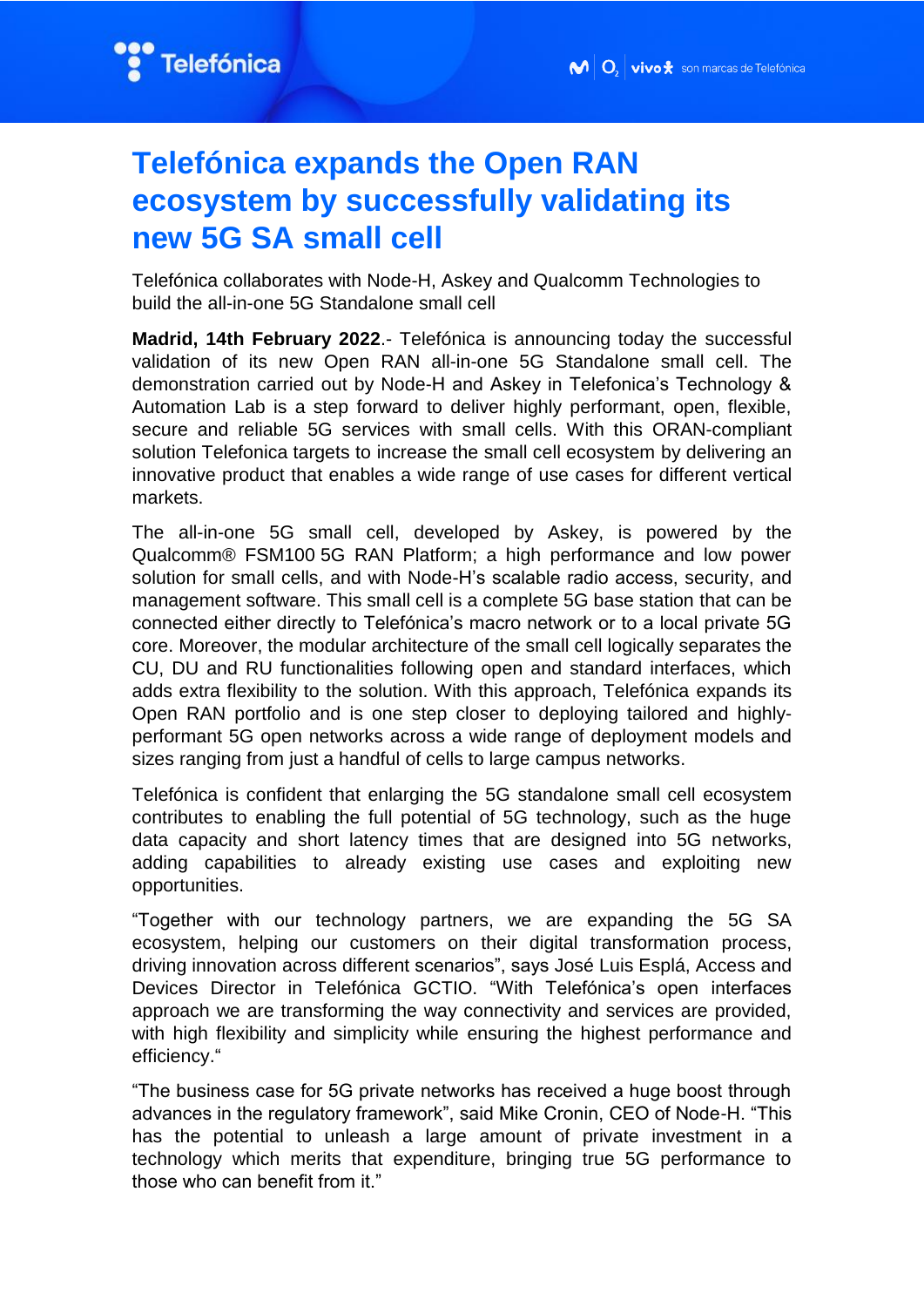"Askey has more than 10 years of experience in design and manufacturing of small cells for mobile network operators," said Robert Lin, CEO of Askey. "Having worked successfully with Node-H in 3G and 4G technologies, we are happy to continue our co-operation into the 5G era. Leveraging the Qualcomm® FSM100 5G RAN Platform and Node-H's software, Askey's product development will deliver attractive, affordable and functional all-in-one 5G Enterprise small cells to Telefónica."

"The flexibility, interoperability and cost efficiency that Open RAN brings to 5G networks allows for a platform of innovation. The Qualcomm® FSM100 5G RAN Platform, with support for mmWave and Sub-6 GHz spectrum, is designed to improve network coverage, capacity and power efficiency, and aims to help accelerate the proliferation of 5G small cells globally by providing the ecosystem with the most advanced 5G technologies. We're excited to collaborate with Telefónica, Node-H, and Askey in developing this comprehensive solution which is designed to quickly and easily allow the deployment of 5G for campuses, smart factories, venues, hospitals and offices." said Dino Flore, Vice President, Technology, QUALCOMM Europe, Inc.

## **About Telefónica**

Telefónica is one of the largest telecommunications service providers in the world. The company offers fixed and mobile connectivity as well as a wide range of digital services for residential and business customers. With more than 367 million customers, Telefónica operates in Europe and Latin America. Telefónica is a 100% listed company and its shares are traded on the Spanish Stock Market and on those in New York and Lima. <https://www.telefonica.com/en/home>

## **About Askey**

Founded in 1989, Askey Computer Corp. specializes in design and manufacturing communication devices and creating solutions and ecosystems for today's demanding smart connected environments. Askey Computer Corp. is based in New Taipei City, Taiwan and has factories in Wu-Jiang, China. For more information, please visit: http://www.askey.com

## **About Node-H**

Node-H GmbH is a specialist software company focused on Radio Access Network (RAN) software. The company has a software portfolio covering 5G, 4G and 3G technologies for enterprise and public small cells. The highperformance, fully integrated software was designed for cost-optimized SoC small cells platforms to help device manufacturers achieve fast time-to-market with a proven carrier-grade solution. Node-H is privately funded and based in Munich, Germany. For more information, please visit http://www.node-h.com.

## **About Qualcomm**

Qualcomm is the world's leading wireless technology innovator and the driving force behind the development, launch, and expansion of 5G. When we connected the phone to the internet, the mobile revolution was born. Today, our